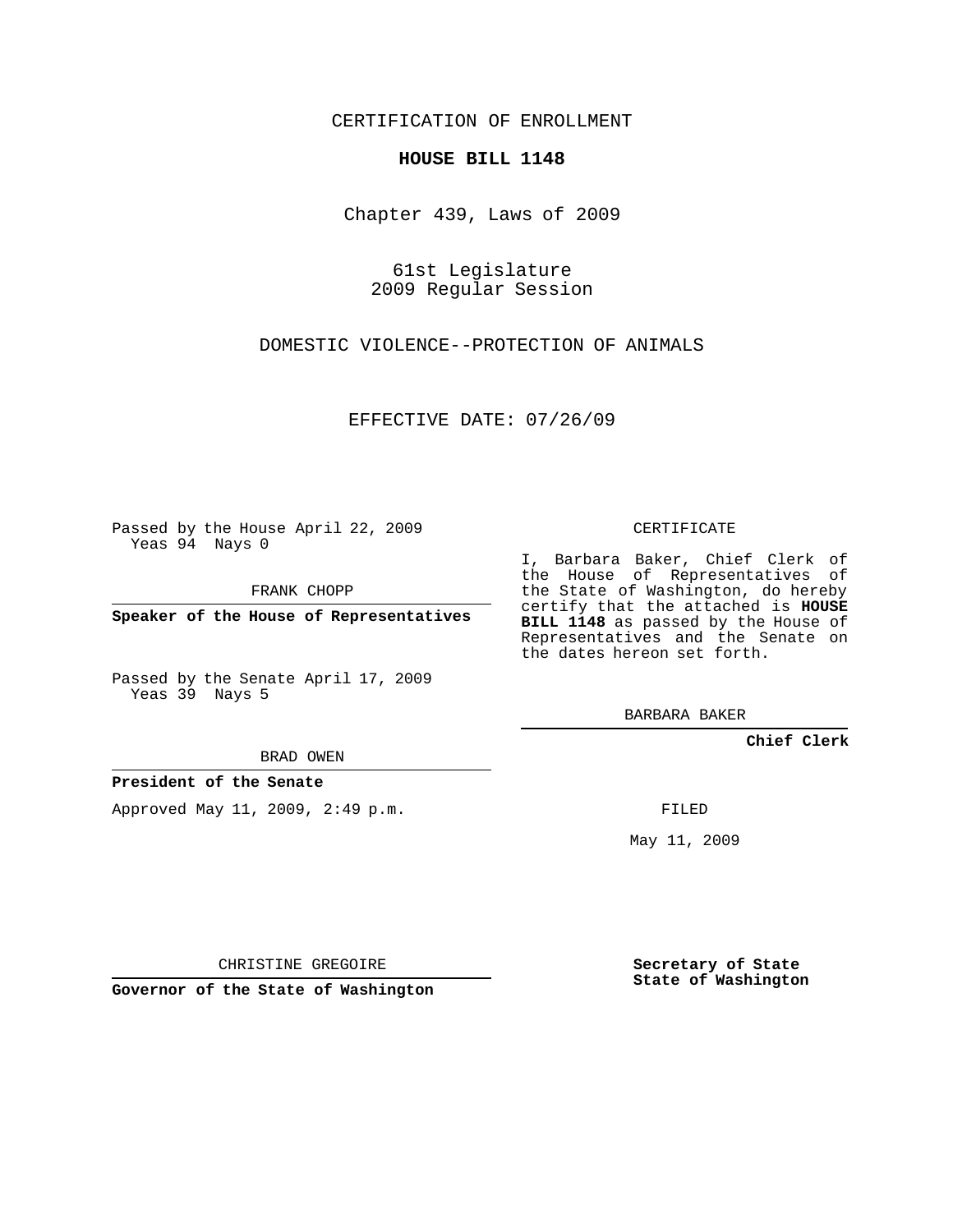## **HOUSE BILL 1148** \_\_\_\_\_\_\_\_\_\_\_\_\_\_\_\_\_\_\_\_\_\_\_\_\_\_\_\_\_\_\_\_\_\_\_\_\_\_\_\_\_\_\_\_\_

\_\_\_\_\_\_\_\_\_\_\_\_\_\_\_\_\_\_\_\_\_\_\_\_\_\_\_\_\_\_\_\_\_\_\_\_\_\_\_\_\_\_\_\_\_

## AS AMENDED BY THE SENATE

Passed Legislature - 2009 Regular Session

## **State of Washington 61st Legislature 2009 Regular Session**

**By** Representatives Williams, Rodne, Simpson, Upthegrove, Haigh, Nelson, Rolfes, Sullivan, Hunt, Liias, Chase, Moeller, Goodman, Ormsby, Hurst, Kenney, Kirby, Eddy, Conway, Pedersen, Dunshee, Dickerson, Hasegawa, Sells, Appleton, Campbell, and Herrera

Read first time 01/14/09. Referred to Committee on Judiciary.

 1 AN ACT Relating to protecting animals from perpetrators of domestic 2 violence; amending RCW 26.50.060 and 26.50.110; and creating a new 3 section.

4 BE IT ENACTED BY THE LEGISLATURE OF THE STATE OF WASHINGTON:

 NEW SECTION. **Sec. 1.** The legislature finds that considerable research shows a strong correlation between animal abuse, child abuse, and domestic violence. The legislature intends that perpetrators of domestic violence not be allowed to further terrorize and manipulate their victims, or the children of their victims, by using the threat of violence toward pets.

11 **Sec. 2.** RCW 26.50.060 and 2000 c 119 s 15 are each amended to read 12 as follows:

13 (1) Upon notice and after hearing, the court may provide relief as 14 follows:

15 (a) Restrain the respondent from committing acts of domestic 16 violence;

17 (b) Exclude the respondent from the dwelling that the parties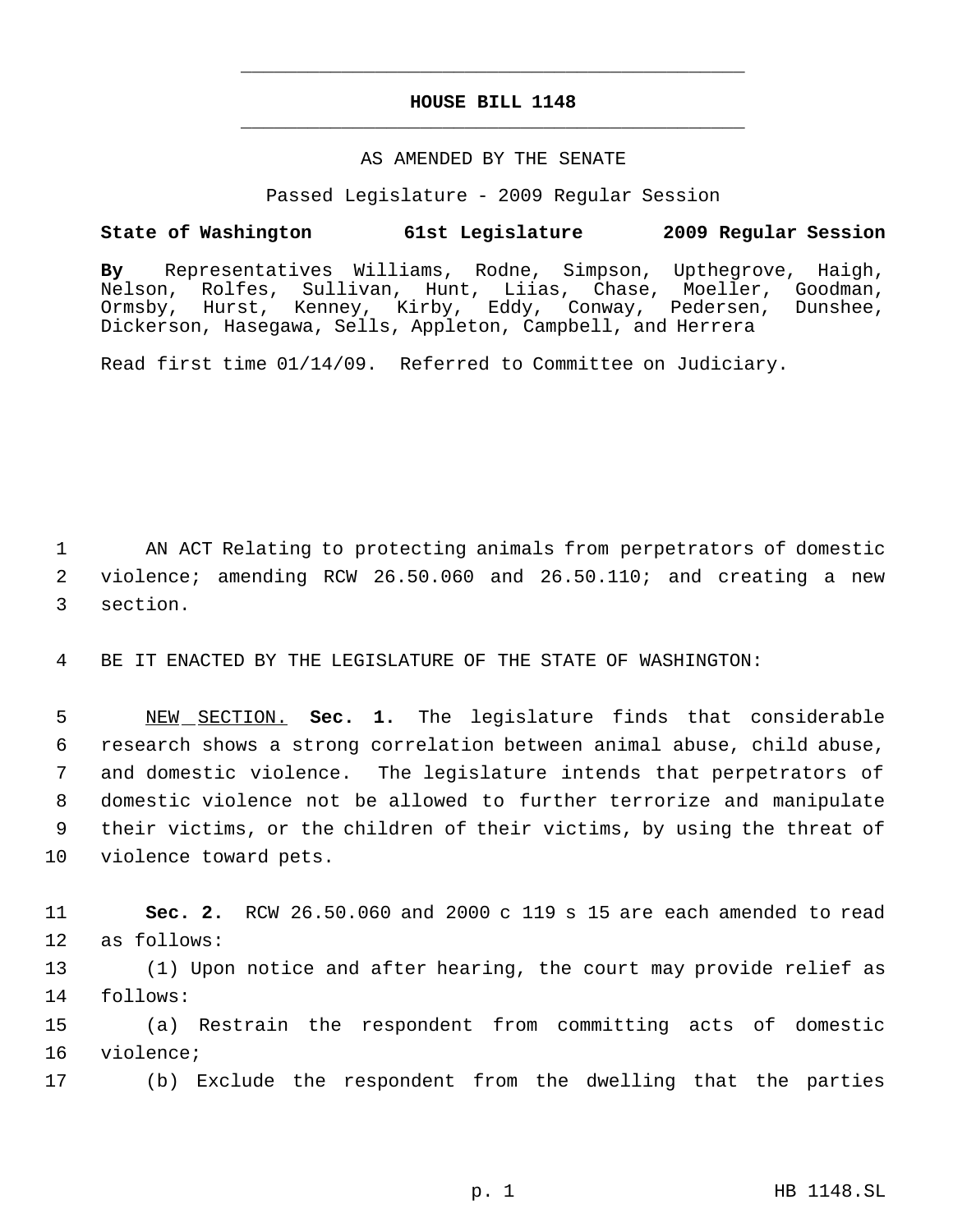share, from the residence, workplace, or school of the petitioner, or from the day care or school of a child;

 (c) Prohibit the respondent from knowingly coming within, or knowingly remaining within, a specified distance from a specified location;

 (d) On the same basis as is provided in chapter 26.09 RCW, the court shall make residential provision with regard to minor children of the parties. However, parenting plans as specified in chapter 26.09 9 RCW shall not be required under this chapter;

 (e) Order the respondent to participate in a domestic violence perpetrator treatment program approved under RCW 26.50.150;

 (f) Order other relief as it deems necessary for the protection of the petitioner and other family or household members sought to be protected, including orders or directives to a peace officer, as allowed under this chapter;

 (g) Require the respondent to pay the administrative court costs and service fees, as established by the county or municipality incurring the expense and to reimburse the petitioner for costs 19 incurred in bringing the action, including reasonable attorneys' fees;

 (h) Restrain the respondent from having any contact with the victim of domestic violence or the victim's children or members of the victim's household;

 (i) Require the respondent to submit to electronic monitoring. The order shall specify who shall provide the electronic monitoring services and the terms under which the monitoring must be performed. The order also may include a requirement that the respondent pay the costs of the monitoring. The court shall consider the ability of the respondent to pay for electronic monitoring;

(j) Consider the provisions of RCW 9.41.800;

 (k) Order possession and use of essential personal effects. The court shall list the essential personal effects with sufficient specificity to make it clear which property is included. Personal 33 effects may include pets. The court may order that a petitioner be 34 granted the exclusive custody or control of any pet owned, possessed, 35 leased, kept, or held by the petitioner, respondent, or minor child residing with either the petitioner or respondent and may prohibit the 37 respondent from interfering with the petitioner's efforts to remove the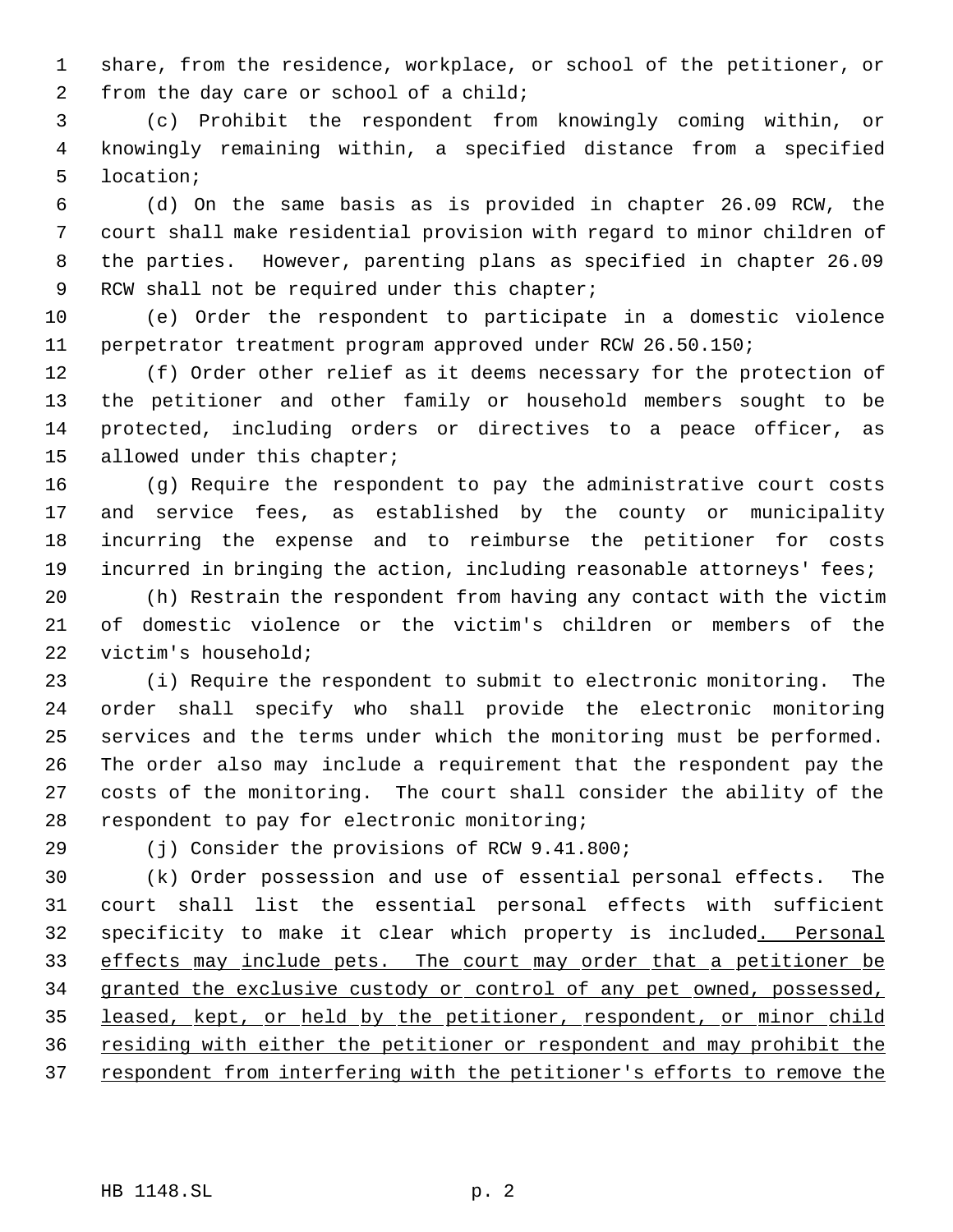pet. The court may also prohibit the respondent from knowingly coming 2 within, or knowingly remaining within, a specified distance of specified locations where the pet is regularly found; and

(l) Order use of a vehicle.

 (2) If a protection order restrains the respondent from contacting the respondent's minor children the restraint shall be for a fixed period not to exceed one year. This limitation is not applicable to orders for protection issued under chapter 26.09, 26.10, or 26.26 RCW. With regard to other relief, if the petitioner has petitioned for relief on his or her own behalf or on behalf of the petitioner's family or household members or minor children, and the court finds that the respondent is likely to resume acts of domestic violence against the petitioner or the petitioner's family or household members or minor children when the order expires, the court may either grant relief for a fixed period or enter a permanent order of protection.

 If the petitioner has petitioned for relief on behalf of the respondent's minor children, the court shall advise the petitioner that if the petitioner wants to continue protection for a period beyond one year the petitioner may either petition for renewal pursuant to the provisions of this chapter or may seek relief pursuant to the provisions of chapter 26.09 or 26.26 RCW.

 (3) If the court grants an order for a fixed time period, the petitioner may apply for renewal of the order by filing a petition for renewal at any time within the three months before the order expires. The petition for renewal shall state the reasons why the petitioner seeks to renew the protection order. Upon receipt of the petition for renewal the court shall order a hearing which shall be not later than fourteen days from the date of the order. Except as provided in RCW 26.50.085, personal service shall be made on the respondent not less than five days before the hearing. If timely service cannot be made the court shall set a new hearing date and shall either require additional attempts at obtaining personal service or permit service by publication as provided in RCW 26.50.085 or by mail as provided in RCW 26.50.123. If the court permits service by publication or mail, the court shall set the new hearing date not later than twenty-four days from the date of the order. If the order expires because timely service cannot be made the court shall grant an ex parte order of protection as provided in RCW 26.50.070. The court shall grant the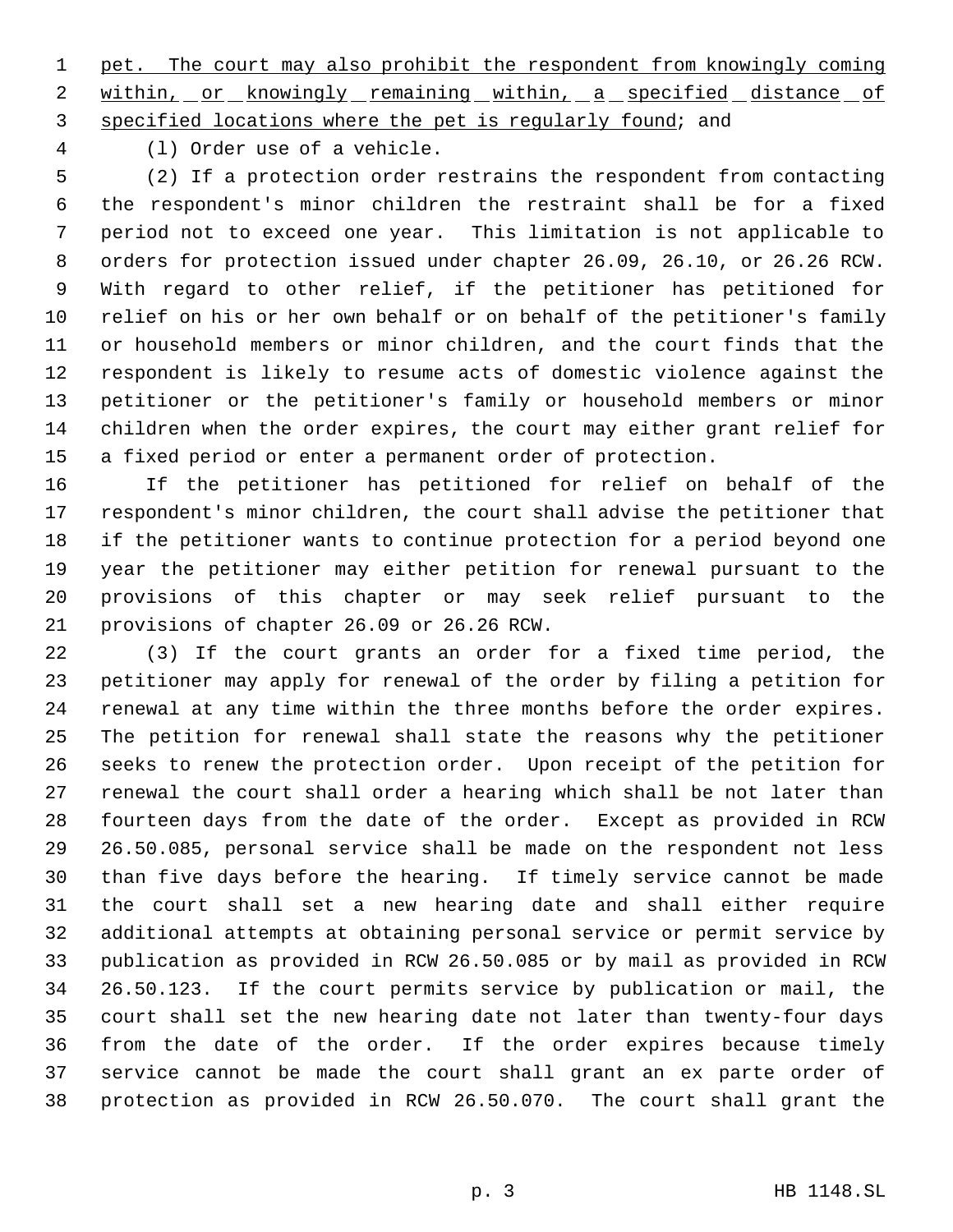petition for renewal unless the respondent proves by a preponderance of the evidence that the respondent will not resume acts of domestic violence against the petitioner or the petitioner's children or family or household members when the order expires. The court may renew the protection order for another fixed time period or may enter a permanent order as provided in this section. The court may award court costs, service fees, and reasonable attorneys' fees as provided in subsection  $(1)((\text{#}))$  (q) of this section.

 (4) In providing relief under this chapter, the court may realign the designation of the parties as "petitioner" and "respondent" where the court finds that the original petitioner is the abuser and the original respondent is the victim of domestic violence and may issue an ex parte temporary order for protection in accordance with RCW 26.50.070 on behalf of the victim until the victim is able to prepare a petition for an order for protection in accordance with RCW 26.50.030.

 (5) Except as provided in subsection (4) of this section, no order for protection shall grant relief to any party except upon notice to the respondent and hearing pursuant to a petition or counter-petition filed and served by the party seeking relief in accordance with RCW 26.50.050.

 (6) The court order shall specify the date the order expires if any. The court order shall also state whether the court issued the protection order following personal service, service by publication, or service by mail and whether the court has approved service by publication or mail of an order issued under this section.

 (7) If the court declines to issue an order for protection or declines to renew an order for protection, the court shall state in writing on the order the particular reasons for the court's denial.

 **Sec. 3.** RCW 26.50.110 and 2007 c 173 s 2 are each amended to read as follows:

 (1)(a) Whenever an order is granted under this chapter, chapter 7.90, 10.99, 26.09, 26.10, 26.26, or 74.34 RCW, or there is a valid foreign protection order as defined in RCW 26.52.020, and the respondent or person to be restrained knows of the order, a violation of any of the following provisions of the order is a gross misdemeanor, except as provided in subsections (4) and (5) of this section: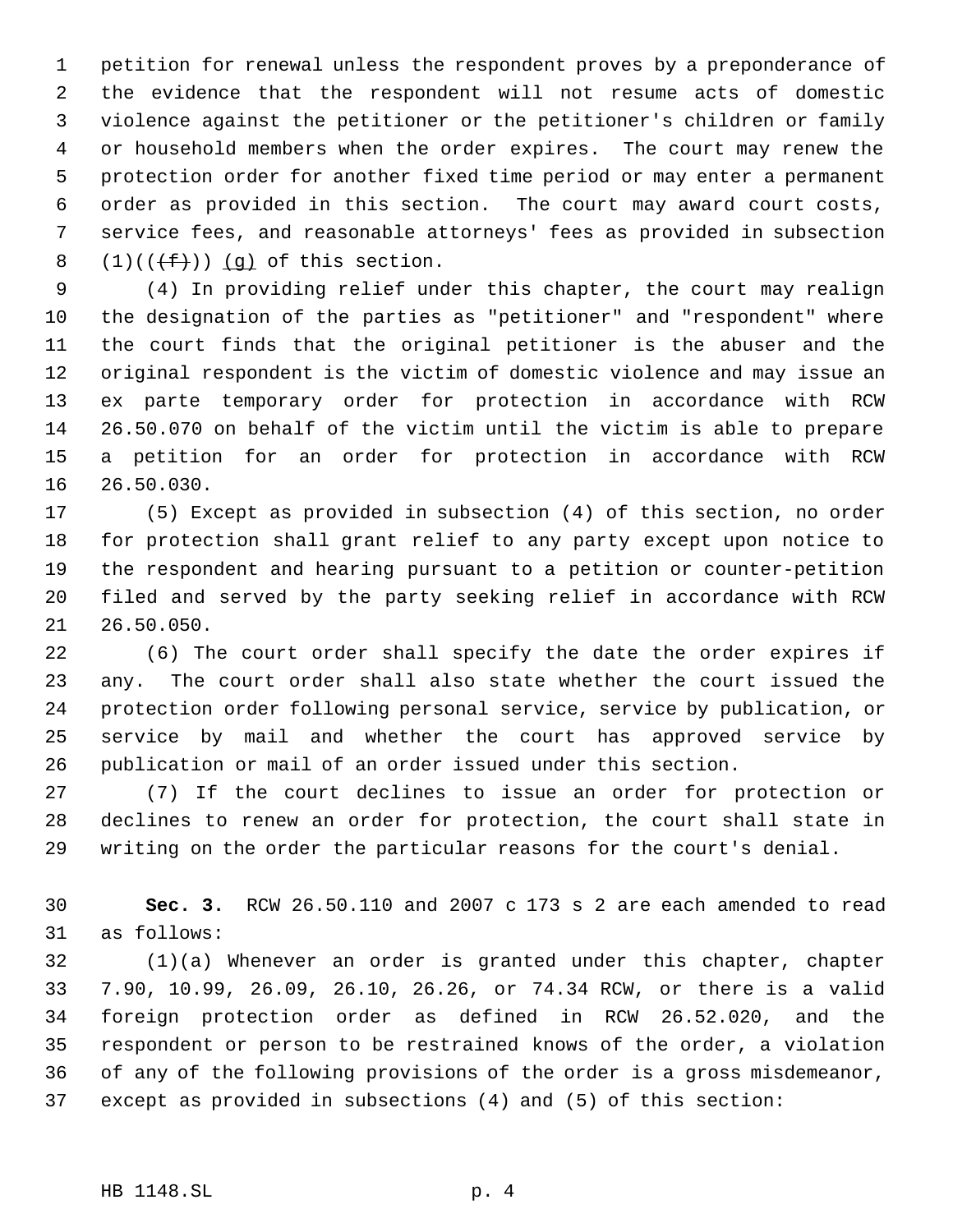(i) The restraint provisions prohibiting acts or threats of violence against, or stalking of, a protected party, or restraint provisions prohibiting contact with a protected party;

 (ii) A provision excluding the person from a residence, workplace, school, or day care;

 (iii) A provision prohibiting a person from knowingly coming within, or knowingly remaining within, a specified distance of a 8 location;  $((\theta \cdot \mathbf{r}))$ 

 (iv) A provision prohibiting interfering with the protected party's 10 efforts to remove a pet owned, possessed, leased, kept, or held by the 11 petitioner, respondent, or a minor child residing with either the 12 petitioner or the respondent; or

 (v) A provision of a foreign protection order specifically indicating that a violation will be a crime.

 (b) Upon conviction, and in addition to any other penalties provided by law, the court may require that the respondent submit to electronic monitoring. The court shall specify who shall provide the electronic monitoring services, and the terms under which the monitoring shall be performed. The order also may include a requirement that the respondent pay the costs of the monitoring. The court shall consider the ability of the convicted person to pay for electronic monitoring.

 (2) A peace officer shall arrest without a warrant and take into custody a person whom the peace officer has probable cause to believe has violated an order issued under this chapter, chapter 7.90, 10.99, 26.09, 26.10, 26.26, or 74.34 RCW, or a valid foreign protection order as defined in RCW 26.52.020, that restrains the person or excludes the person from a residence, workplace, school, or day care, or prohibits the person from knowingly coming within, or knowingly remaining within, a specified distance of a location, if the person restrained knows of the order. Presence of the order in the law enforcement computer-based criminal intelligence information system is not the only means of establishing knowledge of the order.

 (3) A violation of an order issued under this chapter, chapter 7.90, 10.99, 26.09, 26.10, 26.26, or 74.34 RCW, or of a valid foreign protection order as defined in RCW 26.52.020, shall also constitute contempt of court, and is subject to the penalties prescribed by law.